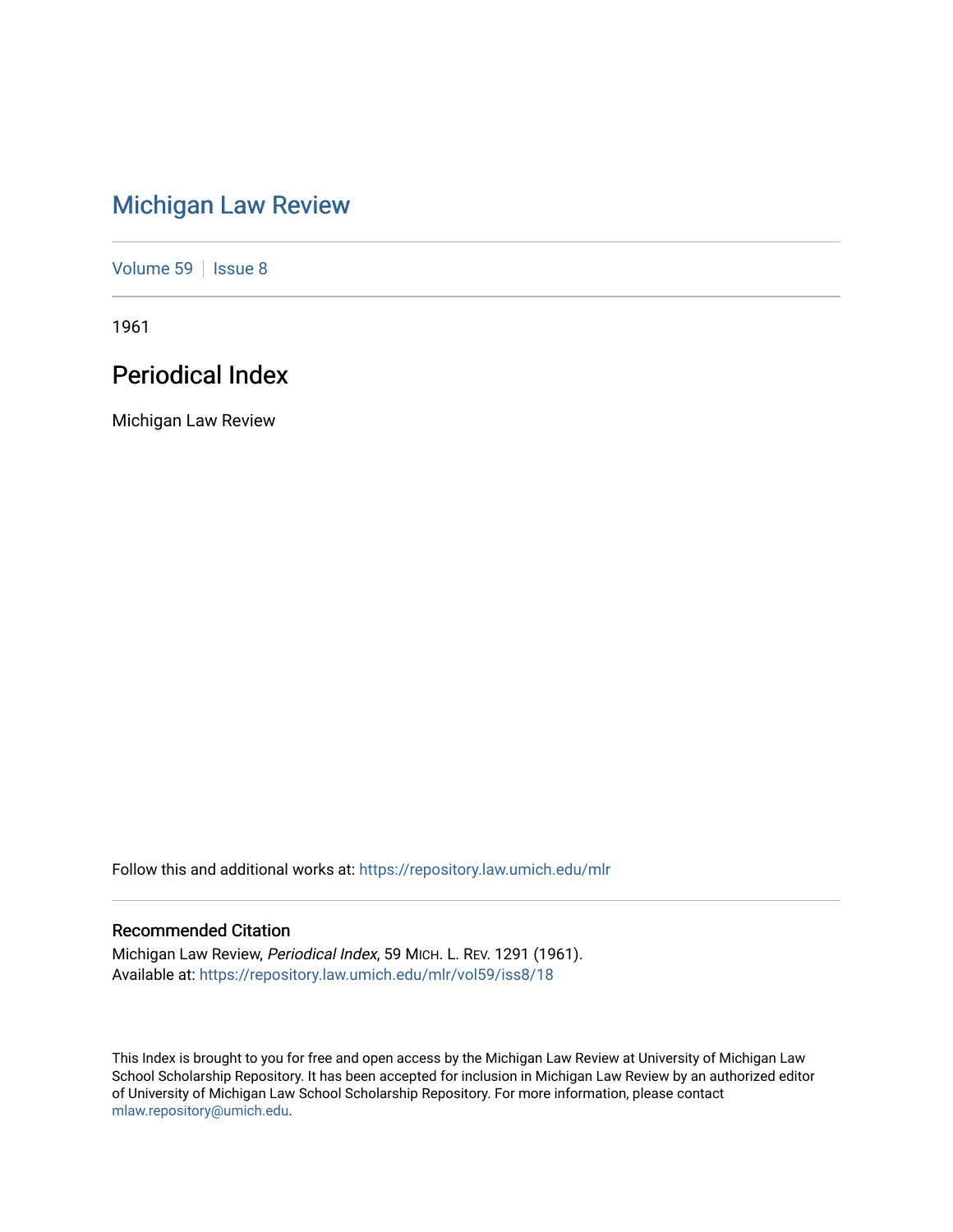## PERIODICAL INDEX

This index includes *articles, comments* and some of the longer *notes* which have appeared in leading law reviews since the publication of the last issue of this *Review.*  (a) indicates a leading article.

### ADMINISTRATIVE LAW

See also *Executive Privilege*, Labor Law.

Hearing and believing: what shall we tell the administrative agencies? (a) Maurice H. Merrill. 45 Minn. Li Rev. 525-536 (March).

The use of federal procurement to achieve national goals. (a) Harry R. Van Cleve, Jr. 1961 Wis. L. Rev. 566-600 Guly).

## **AIRPLANES**

See *Torts.* 

## ANONYMITY

## See *Constitutional Law.*

#### ANTITRUST LAW

See also *Unfair Trade.* 

Competitive injury under the Robinson-Patman act. 74 Harv. L. Rev. 1597-1614 (June).

Exclusive dealing arrangements under the anti-trust laws. 47 Va. L. Rev. 675-691 (May).

Protection against the abuse of economic power in Belgium: the law of May 27, 1960. (a) Charley del Marmol. and Marcel Fontaine. 109 U. Pa. L. Rev. 922-943 (May).

Ten years under the new section 7 of the Clayton act: a lawyer's practical approach to the case law. (a) Thomas M. Lewyn and Stephen Mann. 36 N.Y.U.L. Rev. 1067-lll3 Gune).

The asphalt clause-a trap for the unwary. (a) William Barnabas McHenry. 36 N.Y.U.L. Rev. Ill5-Il25 Gune).

#### ARBITRATION

Accession by the United States to the United Nations convention on the recognition and enforcement of foreign arbitral awards. (a) Leonard V. Quigley. 70 Yale L.J. 1049-1082 Gune).

Recent supreme court decisions on arbitration: an arbitrator's view. (a) Saul Wallen. 63 W. Va. L. Rev. 295-308 (June).

#### **ATTORNEYS**

Attorney personalities and some psychological aspects of legal consultation. (a) Robert S. Redmount. 109 U. Pa. L. Rev. 972-990 (May).

The ethical problem in the representation of union members by union attorneys. 63 W. Va. L. Rev. 348-353 (June).

#### **BANKRUPTCY**

Section 70c of the bankruptcy act-the strong-arm clause weakened. 55 Nw. U.L. Rev. 783-794 (Jan.-Feb.).

#### BILLS AND NOTES

Bank liability for arrest of depositor upon wrongful dishonor of check. (a) William O. Morris. 63 W. Va. L. Rev. 309-323 (June).

Fictitious payees on checks requiring dual signatures. (a) William 0. Morris. 1961 Wis. L. Rev. 439-449 (May).

#### **CARRIERS**

Contract carriage by common carriers under the shipping act of 1916. 70 Yale L.J. 1184-1191 Gune).

## CHARITABLE IMMUNITY

Hospital liability in the New York court of appeals: a study of judicial methodology. 61 Colum. L. Rev. 871-901 (May).

## CoNFLicr OF LAws

See also *Trademarks.* 

The contracts proposals of the second restatement of conflict of laws-a critique. (a) Russell J. Weintraub. 46 Iowa L. Rev. 713-731 (Summer).

#### CONSTITUTIONAL LAW

See also *Criminal Law & Procedure*, *Search* 6- *Seizure, Wiretapping.* 

Color blindness but not myopia: a new look at state action, equal protection, and "private" racial discrimination. (a) Theodore J. St. Antoine. 59 Mich. L. Rev. 993- 1016 (May).

Constitutional law - equal protection -racial discrimination and the role of the state. 59 Mich. L. Rev. 1054-1077 (May).

Rights of witnesses before congressional committees: effects of recent supreme court decisions. (a) Norman Redlich. 36 N.Y. U.L. Rev. 1126-1156 (June).

The constitutional right to anonymity: free speech, disclosure and the devil. 70 Yale L.J. 1084-1128 (June).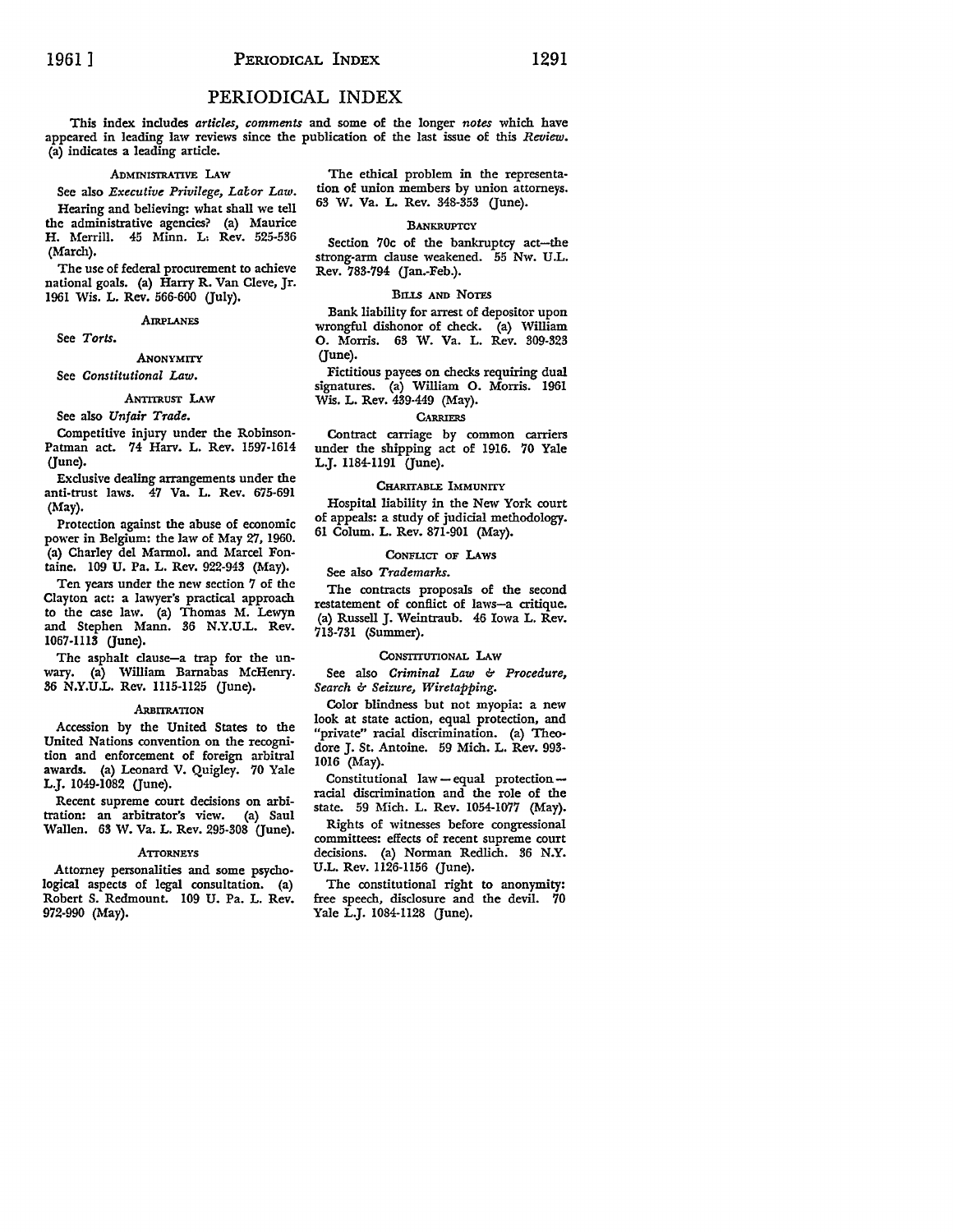## **CONTRACTS**

See also *Conflict of Laws, Municipal Law.*  "Stakeholder" payments under federal construction contracts: payment bond surety vs. assignee. 47 Va. L. Rev. 640-665 (May). Temporary impossibility of performance of contract. 47 Va. L. Rev. 798-810 (June).

#### COPYRIGHT LAW

Copyright of textile designs-clarity and confusion in the second circuit. (a) Thomas Ehrlich. 59 Mich. L. Rev. 1043-1052 (May).

## **CORPORATIONS**

See also *International Law.* 

Arrangements which protect minority shareholders against "squeeze-outs." (a) F. Hodge O'Neal. 45 Minn. L. Rev. 537-557 (March).

Freezing out minority shareholders. 74 Harv. L. Rev. 1630-1647 (June).

The corporate practice of veterinary medicine. 46 Iowa L. Rev. 844-861 (Summer).

CRIMINAL LAW AND PROCEDURE

Charging, convicting, and sentencing the multiple criminal offender. (a) Frank J. Remington and Allan J. Joseph. 1961 Wis. L. Rev. 528-565 (July).

Criminal Law-insane persons-competency to stand trial. 59 Mich. L. Rev. 1078-1100 (May).

Criminal law - insane persons - compeof mental illness on the parole return process. 59 Mich. L. Rev. 1101-1126 (May).

Postrelease remedies for wrongful conviction. 74 Harv. L. Rev. 1615-1629 (June).

#### DECLARATORY JUDGMENTS

Challenging governmental action in Wisconsin: the declaratory judgments act. 1961 Wis. L. Rev. 467-485 (May).

#### **EVIDENCE**

See also *Administrative Law, Wiretapping.* 

A day in court in Justinian's Rome: some problems of evidence, proof, and justice in Roman law. (a) M. Carr Ferguson. 46 Iowa L. Rev. 732-772 (Summer).

Impartial medical testimony plans. 55 Nw. U.L. Rev. 700-727 (Jan.-Feb.)

Laying a foundation for the introduction of secondary evidence in West Virginia. 63 W. Va. L. Rev. 340-347 (June).

#### EXECUTIVE PRIVILEGE

Executive privilege-a study of the period 1953-1960: II. (a) Robert Kramer and Herman Marcuse. [Part I appeared in 29 Geo. Wash. L. Rev. 623-717 (April).] 29 Geo. Wash. L. Rev. 827-916 (June).

#### FEDERAL CoURTS

See also *Procedure.* 

Federal jurisdiction: problems involved in the discretionary use of the abstention doctrine. 1961 Wis. L. Rev. 450-466 (May).

Transfer in the federal courts in the absence of personal jurisdiction. 61 Colum. L. Rev. 902-920 (May).

## FOREIGN LAW

#### See *Antitrust Law.*

FREE SPEECH

## See *Constitutional Law.*

## **GOVERNMENT**

### See *Administrative Law.*

## GOVERNMENTAL IMMUNITY

See *Torts.* 

## INSURANCE LAW

The purpose of insurance regulation: a preliminary inquiry in the theory of insurance law. (a) Spencer L. Kimball. 45 Minn. L. Rev. 471-524 (March).

## INTERNATIONAL LAW

See also *Arbitration, Trademarks.*  The corporate alien: definitional questions in federal restraints on foreign enterprise. (a) Detlev F. Vagts. 74 Harv. L. Rev. 1489-1551 (June).

## JOINT TENANCY

## See *Taxation.*

**JUDGMENTS** 

Collateral estoppel in New York. 36 N.Y.U.L. Rev. 1158-1187 (June).

## **JURISDICTION**

See *Federal Courts.* 

## **JURISPRUDENCE**

Legal realism: its cause and cure. (a) Grant Gilmore. 70 Yale L.J. 1037-1048 (June).

The changing role of the judiciary in the development of law. Articles by Lord Evershed, Frank R. Kenison, Harry W. Jones, Robert A. Leflar, Wolfgang Fried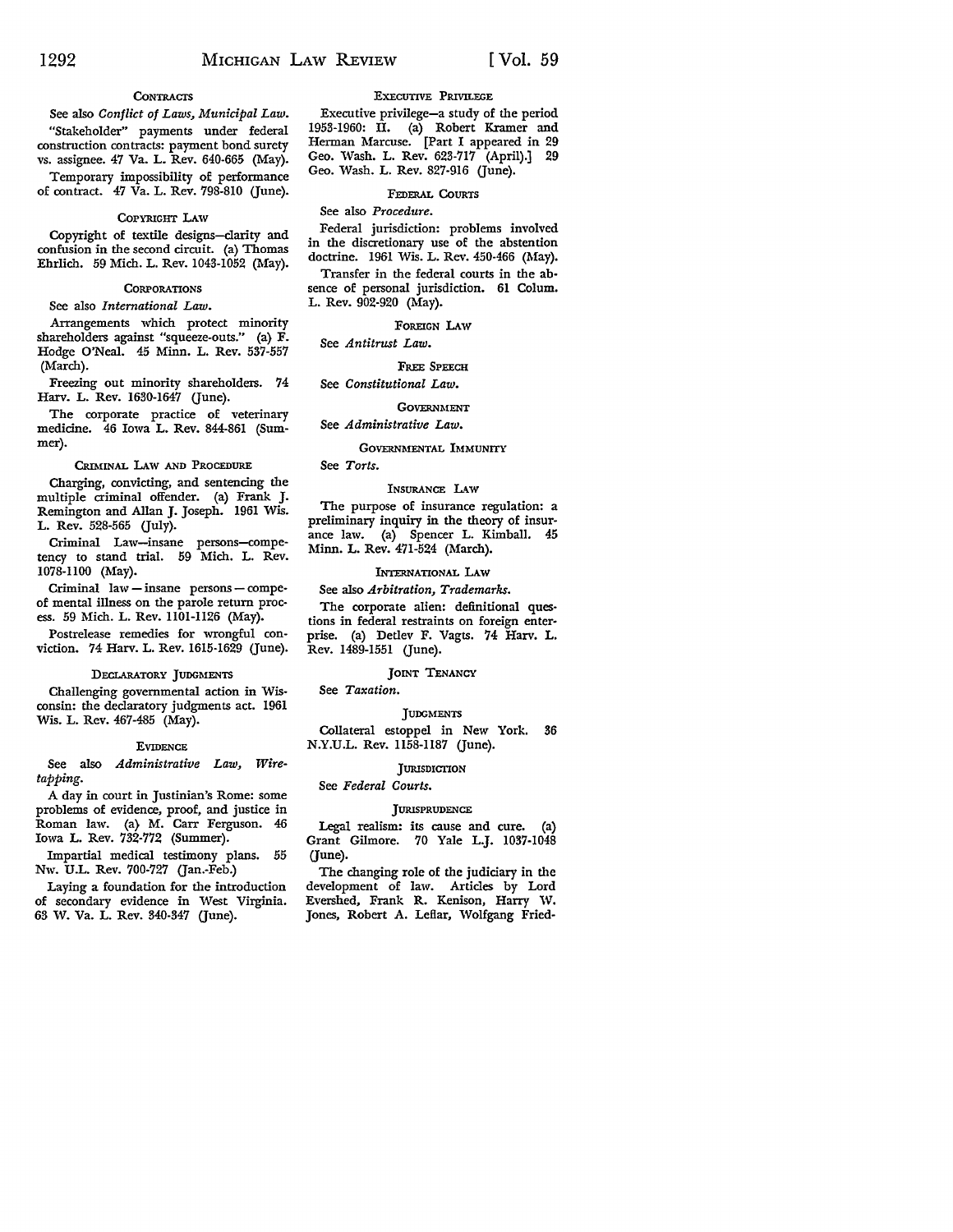mann, and Soia Mentschikoff. 61 Colum. L. Rev. 761-869 (May).

The search for general principles of law. 47 Va. L. Rev. 811-826 (June).

#### LABoR I.Aw

See also *Arbitration, Municipal Law.* 

Administrative law making through adjudications: the national labor relations board. 45 Minn. L. Rev. 609-657 (March).

Labor relations in the public service. (a) Arvid Anderson. 1961 Wis. L. Rev. 601- 635 Guly).

Past practice and the administration of collective bargaining agreements. (a) Richard Mittenthal. 59 Mich. L. Rev. 1017- 1042 (May).

## LEGAL HlsroRY

See *Evidence.* 

#### LEGAL MEDICINE

Medical literature for lawyers. 47 Va. L. Rev. 666-673 (May).

#### LEGAL REsEARCH

Perspectives upon research into legal order. (a) Willard Hurst. 1961 Wis. L. Rev. 356-367 (May).

#### MANDAMUS

The writ of mandamus in Wisconsin. 1961 Wis. L. Rev. 636-658 (July).

#### **MORTGAGES**

Forfeiture and the Iowa installment land contract. 46 Iowa L. Rev. 786-801 (Summer).

#### MUNICIPAL LAW

See also *Torts.* 

Legal and illegal methods for controlling community growth on the urban fringe. (a) Richard W. Cutler. 1961 Wis. L. Rev. 370- 402 (May).

Municipal contracts and provisions for a minimum wage: constitutional considerations of state and local authority. 47 Va. L. Rev. 828-857 Gune).

Urban renewal: II. A symposium. Articles by Robinson Everett, Martin Millspaugh, Lyman Brownfield and Marian S. Rosen, George S. Duggar, Irvin Dagen and Edward C. Cody, David Berger, Otto A. Davis and Andrew B. Whinston, and Eli Goldston, Allan Oakley Hunter and Guido A. Rothrauff, Jr. [Part I appeared in 25 Law & Contemp. Prob. 631-812 (Autumn).] 26 Law & Contemp. Prob. 1-177 (Winter).

Platting, planning & protection-a summary of subdivision statutes. 36 N.Y.U.L. Rev. 1205-1216 (June).

## NEGOTIABLE INSTRUMENTS

### PARTIES

Designation of defendants by fictitious names-use of John Doe complaints. 46 Iowa L. Rev. 773-785 (Summer).

#### PATENT LAW

#### See also *Procedure.*

See *Bills and Notes.* 

The interplay of the doctrines of equivalents and file wrapper estoppel. 29 Geo. Wash. L. Rev. 917-932 (June).

#### PROCEDURE

See also *Criminal Law and Procedure*. Joinder of controlling non-parties: eliminating hide-and-seek in patent litigation.

70 Yale L.J. 1166-1183 Gune). Separation of issues of liability and damages in personal injury cases: an at-

tempt to combat congestion by rule of court. 46 Iowa L. Rev. 815-831 (Summer). The motion for acquittal: a neglected

safeguard. 70 Yale L.J. 1150-1165 (June).

PHYSICIANS AND SURGEONS

## See *Corporations.*

## REs JUDICATA

See *Judgments.* 

#### ROMAN I.Aw

## See *Evidence.*

#### **SALES**

Implied warranty and the sale of restaurant food. 63 W. Va. L. Rev. 326-339 (June).

### SEARCH AND SEIZURE

Random road blocks and the law of search and seizure. 46 Iowa L. Rev. 802- 814 (Summer).

#### **SECURITIES**

Field warehousing as a security device: the warehouseman goes to the storer: II. (a) Robert H. Skilton. [Part I appeared in 1961 Wis. L. Rev. 221-276 (March).] 1961 Wis. L. Rev. 403-438 (May).

Some comments on the uniform securities act. (a) Alfred Hill. 55 Nw. U.L. Rev. 661-698 (Jan.-Feb.).